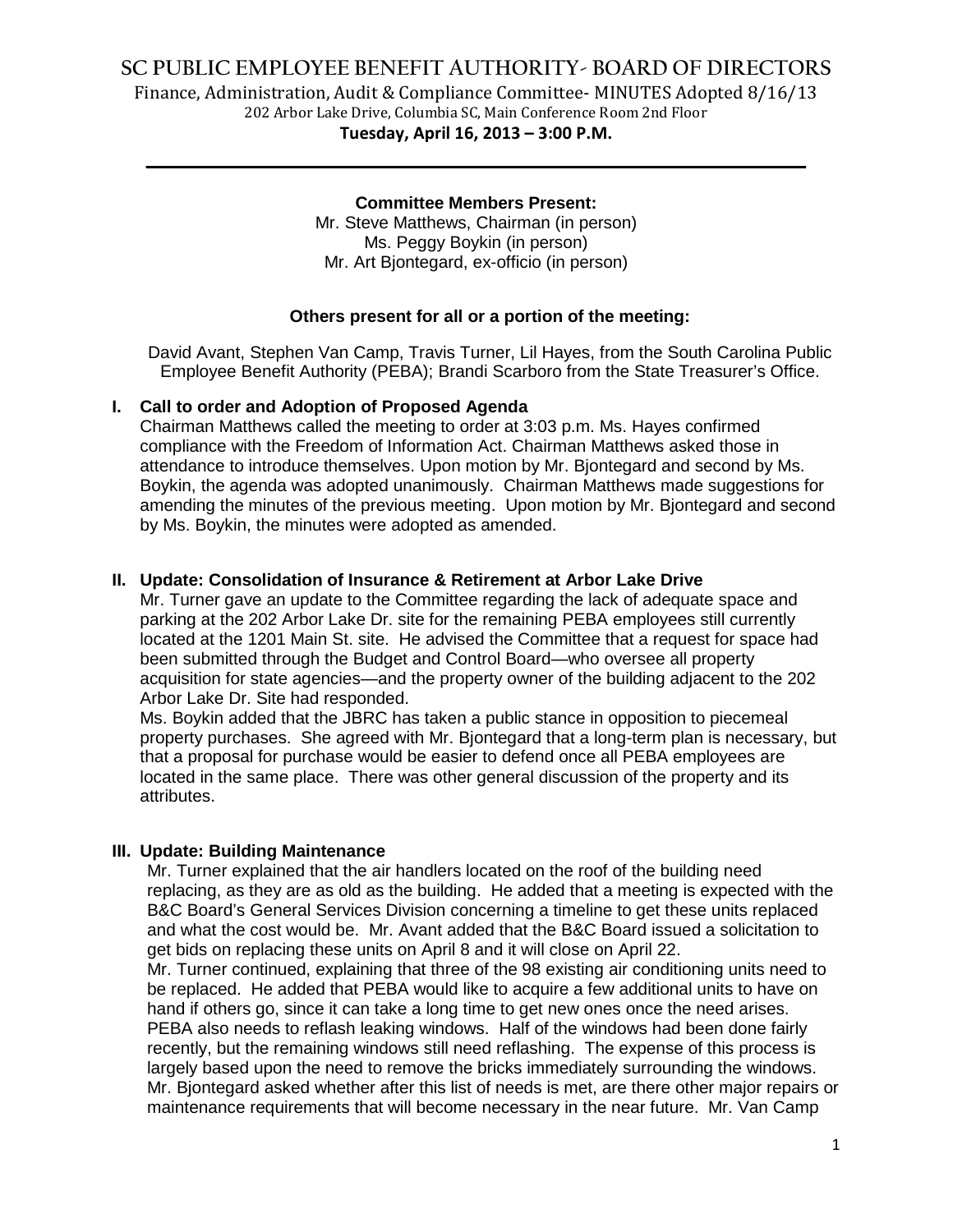# Finance, Administration, Audit & Compliance Committee- MINUTES Adopted 8/16/13 202 Arbor Lake Drive, Columbia SC, Main Conference Room 2nd Floor

**Tuesday, April 16, 2013 – 3:00 P.M. \_\_\_\_\_\_\_\_\_\_\_\_\_\_\_\_\_\_\_\_\_\_\_\_\_\_\_\_\_\_\_\_\_\_\_\_\_\_\_\_\_\_\_\_\_\_\_\_\_\_\_\_\_\_\_\_\_\_\_\_\_\_\_\_\_\_\_\_\_\_\_**

responded that management is developing a maintenance and repair plan to establish timelines and deadlines for certain major repairs and/or maintenance issues. Chairman Matthews asked for clarification of whether operating expenses for PEBA are general funds. Mr. Avant responded that they come out of the trust fund. He added that any expenses that do not come out of the operating budget would be paid by the SCRSIC. He continued by noting that if the SCRSIC were to make purchases of resources being used by PEBA, any returns on these investments would go to the SCRSIC, instead of an outside entity. He suggested discussion be made with the SCRSIC regarding purchasing property for use by PEBA, which would then provide revenue to the SCRSIC. Mr. Avant noted that care should be taken to avoid giving the impression that PEBA is using investments to circumvent the General Assembly's budgeting process. Mr. Bjontegard asked what choice management would make if they were able to lease the adjacent property, buy the adjacent property, or buying the vacant property. Mr. Avant responded that it would be ideal to get everyone in the 202 Arbor Lake Dr. building if the parking were available. Mr. Bjontegard agreed. Chairman Matthews then suggested consideration could be made to having the SCRSIC invest in the vacant property. Mr. Avant again cautioned against any action that the legislature might construe as an effort to avoid the constraints of the budgeting process. Ms. Boykin explained that the SCRSIC would have to use the same standards for investing in the property as any other investment. Chairman Matthews asked management to have the discussion with the SCRSIC regarding any possibility of doing this.

Chairman Matthews asked whether the possibility exists to rent the needed parking spaces needed. Mr. Turner responded that this is possible, but if any new tenants enter the building, the spaces would go to them.

### **IV. Update: Replacement of Computers**

Mr. Turner explained that the retirement employee computer terminals have not been upgraded for at least five years and are still running Windows XP. As of 2015, Microsoft will not support it anymore. He explained that a deal was negotiated to obtain 160 computer terminals, but in phases of about 50 at a time. The total cost was about \$144,000. Chairman Matthews asked whether these computers would be able to interface with existing systems. Mr. Turner responded it would. Mr. Bjontegard asked what happens to the surplus equipment. Mr. Turner responded it goes to State Surplus to be auctioned. Chairman Matthews asked what happens to the hard drives. Mr. Turner responded they are destroyed.

## **V. Discussion: Internal Auditor**

Chairman Matthews began by reading the existing position description. He expressed concern whether PEBA could find an individual who possesses all the various skills required in the PD. He added that clarification should be sought as to how deep these skills should run. Mr. Avant explained that a designation of Certified Information Systems Auditor would likely satisfy the needs with regard to information systems. Mr. Turner explained that the existing internal auditor has this certification. Ms. Boykin explained that the IS auditing skillset is critical to ensure quality control when systems are modified. This would entail developing scripts for testing of systems anytime programming is done on those systems. Chairman Matthews asked whether the decision to program internally is a one-time decision or whether it can be revisited as needs change. Mr. Turner responded that it can be revisited. He added that when the general ledger software previously used by SC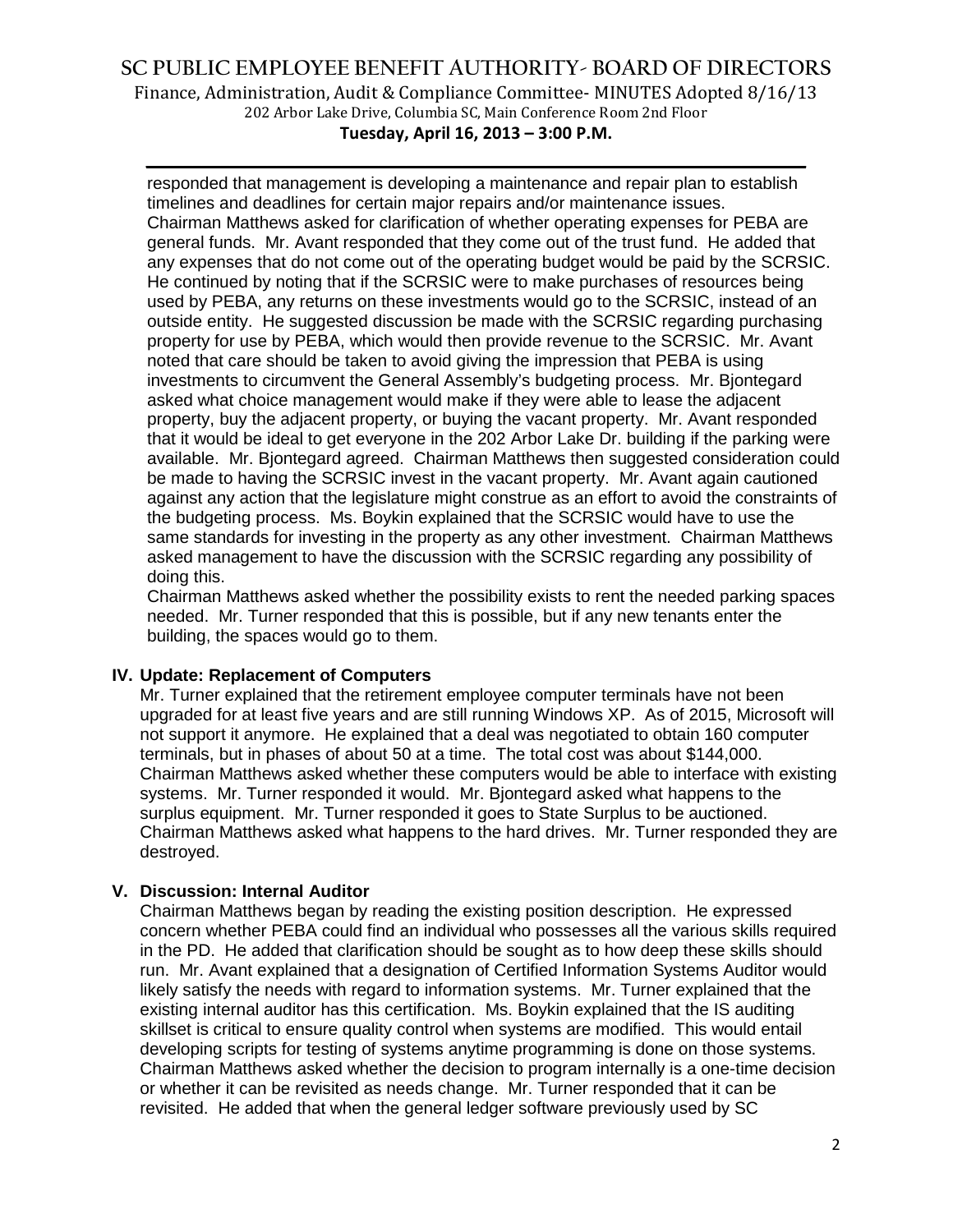## **SC PUBLIC EMPLOYEE BENEFIT AUTHORITY- BOARD OF DIRECTORS** Finance, Administration, Audit & Compliance Committee- MINUTES Adopted 8/16/13

202 Arbor Lake Drive, Columbia SC, Main Conference Room 2nd Floor

**Tuesday, April 16, 2013 – 3:00 P.M. \_\_\_\_\_\_\_\_\_\_\_\_\_\_\_\_\_\_\_\_\_\_\_\_\_\_\_\_\_\_\_\_\_\_\_\_\_\_\_\_\_\_\_\_\_\_\_\_\_\_\_\_\_\_\_\_\_\_\_\_\_\_\_\_\_\_\_\_\_\_\_**

Retirement Systems became obsolete, they purchased an "off-the-shelf" system to replace it. Ms. Boykin added that certain aspects of the systems lend themselves better to using purchased products than others. She stated she was not aware of any state pension plan that uses pre-developed software for the rule-applying functions of their systems. Mr. Bjontegard suggest that the decision needs to be made whether to even fill this position, and if so, is this PD the right one. He asked whether an existing employee could serve this purpose. Mr. Avant responded there is an internal auditor who is capable of doing the work required, but that there were other discussions that led to creating the proposed PD. Chairman Matthews cautioned against getting too deep into personnel issues in open session. Mr. Bjontegard stated that this position should report to the FAAC Committee with dotted line to David for personnel matters. Ms. Boykin explained that this is the way most pension plans do it, though they don't have a B&C Board. Mr. Bjontegard suggested tabling this discussion for now and Mr. Avant and Mr. Turner can advise the Committee—either now or during executive session—what this position should look like, if it is even needed. Chairman Matthews suggested going into ES if the Committee needs to discuss specific personnel issues. Mr. Avant explained that this can be done with a motion. Mr. Bjontegard asked whether this issue is time-sensitive. Mr. Avant responded that someone is performing the functions right now, but the questions were whether the person would report to the FAAC Committee or the full Board. Chairman Matthews interjected that, between now and the next Committee meeting, Committee members and staff can discuss what questions need to be addressed regarding individuals who might be suitable for this PD and possibly call an ES meeting to discuss those questions further and at that point make a recommendation to the full Board that this position be created and that it report to the FAAC Committee. Mr. Bjontegard suggested bringing the last part of this to the next Board meeting. Ms. Boykin asked whether there is just one internal auditor. Mr. Avant explained that before PEBA, there was an audit supervisor and two reports. The two reports were moved to employer audits so there is just one internal auditor. Chairman Matthews suggested making this report at the next Board meeting.

## **VI. Information: Agency Head Salary Commission**

Ms. Hayes explained that appointed bodies of state agencies are required to approve a PD for the Executive Director and annually conduct an assessment of the ED's success. This is not required this year for Mr. Avant, because he is acting as the interim director. She continued by explaining that the Board would need to submit an evaluation of Mr. Avant by August 2014, if he is hired for 2014. If they hire someone else, it would be due by September 2014. Chairman Matthews asked whether the review process is done by the Board or by a separate Committee. Ms. Hayes responded that the all the Board members would submit it to her or Human Resources according to the tabulation requirements of the Agency Head Salary Commission. Mr. Bjontegard explained that at the June Board meeting, all the Board members would conduct an interim review of Mr. Avant, so he would not go nearly two years without an evaluation. Ms. Hayes explained that at the May Board meeting, Ms. Donna Foster of the Agency Head Salary Commission would be providing details of the Board's responsibilities.

The discussion moved to the organizational structure of PEBA. The information given to the Committee shows six employees directly reporting to Mr. Avant, including two Business Transformation Directors. Mr. Avant explained that he is the Director of Operations, Mr. Turner is the Director of Business Transformation for Health Policy and Actuarial Analysis. Mr. David Burgis is the Director of Business Transformation for Information Systems. Mr.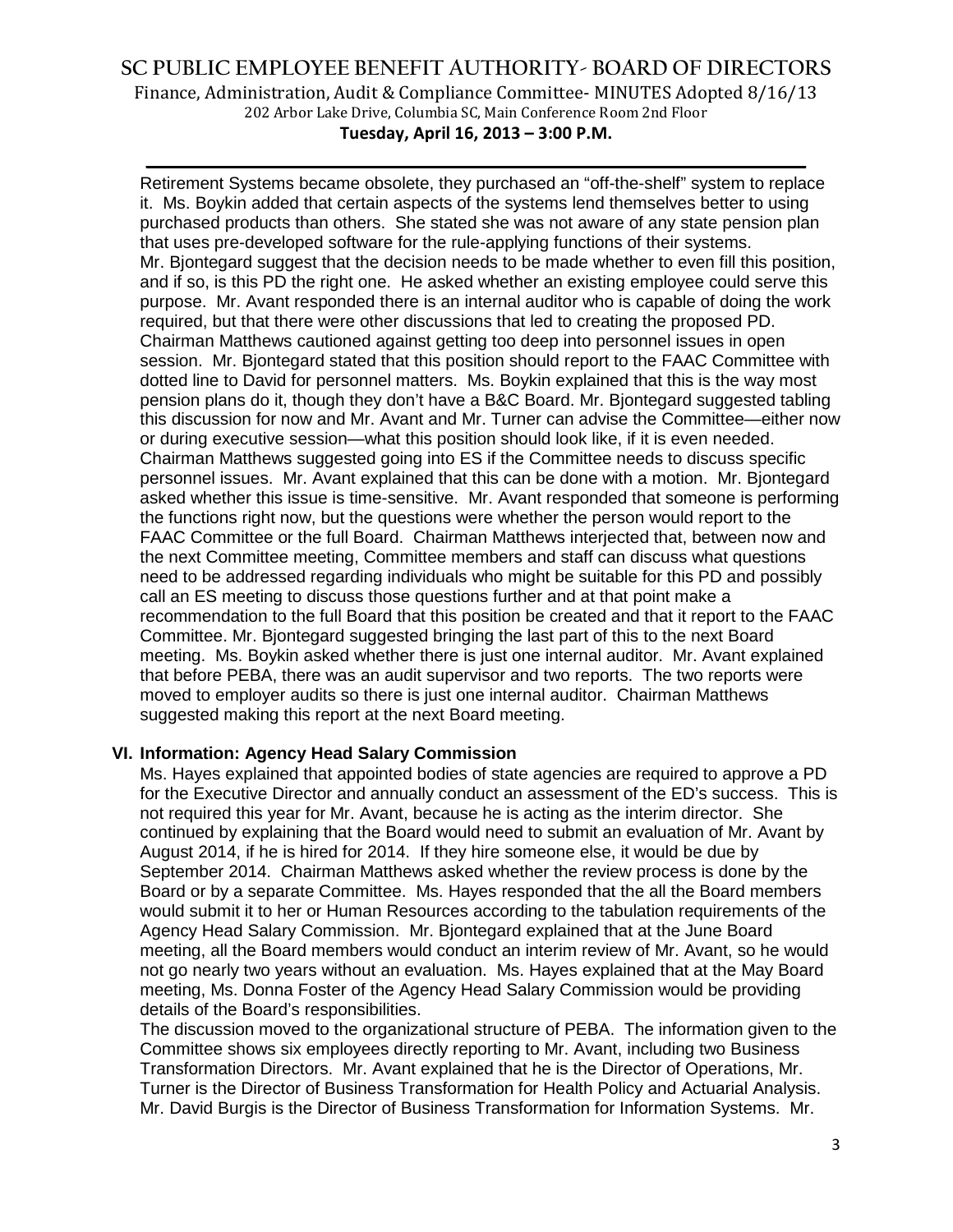Finance, Administration, Audit & Compliance Committee- MINUTES Adopted 8/16/13 202 Arbor Lake Drive, Columbia SC, Main Conference Room 2nd Floor

# **Tuesday, April 16, 2013 – 3:00 P.M. \_\_\_\_\_\_\_\_\_\_\_\_\_\_\_\_\_\_\_\_\_\_\_\_\_\_\_\_\_\_\_\_\_\_\_\_\_\_\_\_\_\_\_\_\_\_\_\_\_\_\_\_\_\_\_\_\_\_\_\_\_\_\_\_\_\_\_\_\_\_\_**

Van Camp is the Director of Administration and General Counsel. Gwen Bynoe is the legislative liaison. Geneva McIntosh is the Executive Assistant. He explained that he and Mr. Turner are still in the positions they held prior to his becoming the interim Executive Director. Mr. Bjontegard asked whether their salaries were adjusted with the new assignments. Mr. Avant explained they were. Mr. Bjontegard asked whether it would be helpful for the Board to get training on the state's classification and compensation system. Ms. Hayes explained an overview could be arranged to be given by Ms. Kim Brown, the Director of HR for PEBA.

## **VII.FAAC Committee Charter discussion and Strategic Planning Update**

Chairman Matthews asked whether there was a resolution to the existing case between the SCRSIC and the Treasurer. Mr. Van Camp explained that the question asked in the hearing was whether the Treasurer's argument was moot. Chairman Matthews asked how long each side was given to argue. Mr. Avant responded that it was about 30 minutes, 30 minutes, and 10 minutes.

Chairman Matthews then began the discussion of the Committee Charter by explaining his recommendation regarding the Committee's purpose is to "make recommendations and reports to the PEBA Board concerning matters of PEBA's governance, administration, and operations; financial reporting, audits, and budgets; regulatory compliance; and technology platforms, privacy, and data security. Ms. Boykin added that Deferred Compensation will come under the authority of the PEBA Board. She explained that the offering of institutional funds the Deferred Compensation Commission would come under the authority of the PEBA Board as of January 1, 2014. She asked whether any thought has been given to bringing these responsibilities under the FAAC Committee. Mr. Avant responded that the Retirement Policy Committee (RPC) discussed assuming these responsibilities. He added that the defined contribution programs available through PEBA would be presented in the May Retirement Policy Committee meeting. Mr. Bjontegard asked whether the Deferred Compensation Commission members could be brought in as consultants or members of the RPC. Mr. Avant responded that this is a possibility under the Board's Bylaws. The Committee concluded by agreeing that the most appropriate place to put responsibility for Deferred Compensation is under the authority of the RPC. Any issues regarding procurement in general would be directed to the FAAC Committee or the full Board. Otherwise, issues regarding retirement-specific matters would go through the RPC. The Committee also agreed that any matters of advocacy would go through the relevant committee to the full Board. Chairman Matthews also recommended removing the phrase "on behalf of the Board," allowing the Board to act as a whole rather than defer to the Committee any responsibilities. He likewise suggested removing the phrase "and ministerial acts" for the same reason. The consensus of staff and the Committee was to change the language of the charter to include specific duties, but not to limit the Committee's responsibilities to those enumerated in the charter.

Mr. Bjontegard suggested adding oversight of communications. Mr. Avant suggested this could include communications of policy considerations. He added that a group consisting of Frank Fusco, Stacy Kubu, Sheriff Lott, and Ms. Boykin to evaluate communications sent to members and employers. This group would also develop methods to survey recipients of these communications to determine the value of these communications. Ms. Boykin expressed her belief that neither the Committee nor the Board should be involved in such low-level issues regarding communications. Chairman Matthews agreed, noting that the